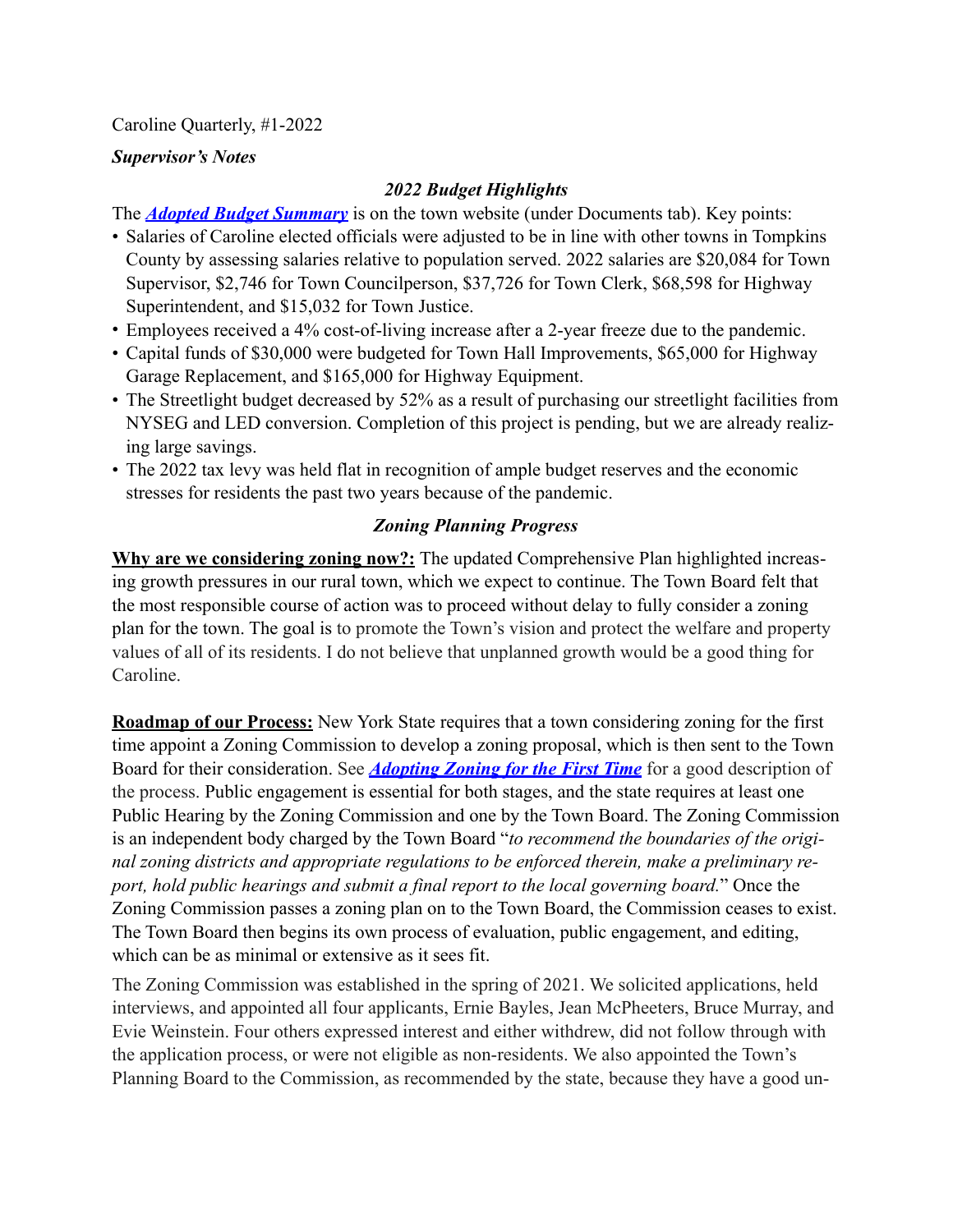derstanding of the Comprehensive Plan. Those members are Bill Podulka, Val Warke, Barbara Knuth, Michele Brown, and Wil Lawrence. To support this work we contracted with Community Planning & Environmental Associates led by Nan Stolzenburg, who we selected from amongst five strong proposals. Nan brings a wealth of experience and expertise with planning in rural New York communities.

**Timeline:** The timeline is not prescribed—it will be neither hurried nor prolonged. Informed by having a recently updated Comprehensive Plan, an appointed Zoning Commission, and the assistance of an excellent planning professional, we extended the Land Use Moratorium by 14 months on June 1st, 2021. This can be shortened or lengthened, as is needed.

**Zoning Commission Update:** The Zoning Commission is currently working to complete a revised draft zoning law for public review. The 12/28/21 draft document posted for the Zoning Commission's January 11, 2022 meeting was a rough starting point that was based on the Commission's work, including public information sessions, during 2021. It is a work in progress. The Commission is continuing its deliberations and considering feedback from the public. The Zoning Commission will have another Public Information Meeting once enough revised sections or a [revised law are ready for further public input. Please check the town website \(www.townofcaro](http://www.townofcaroline.org/)line.org, see Notices, Calendar) for meeting dates and times. Commission agendas, minutes, and meeting documents are on the **Zoning Commission page** (in Committees, under Offices tab). The [Zoning Commission is posting answers to questions received from the public on the](http://www.townofcaroline.org/zoning-commission1.html) *Zoning Commission Page* on an ongoing basis. We've also enclosed with this newsletter a colored insert of an updated Frequently Asked Questions (*FAQs*) document from the Zoning Commission. To attend Zoning Commission meetings:

Direct:<https://us02web.zoom.us/j/7142580644>

Meeting ID: 714 258 0644

One-tap mobile: +19292056099, 7142580644#; Dial by phone: +1 929 205 6099

*Land Use Moratorium:* The Town's *[Local Law to Extend the Current Land Use Moratorium](http://www.townofcaroline.org/uploads/6/2/7/8/62781479/toc_local_law____of_2021_amendment_and_extension_of_land_use_moratorium__draft_v2_.pdf)* is currently in place. Land Use Moratoria protect the interests of a town and its residents while new land use regulations are under consideration. The moratorium does not apply to residential building projects. Please see *[Local Law #3 of 2020](http://www.townofcaroline.org/uploads/6/2/7/8/62781479/toc_3_of_2020_-_land_use_moratorium_12-9-20.pdf)*, Section 7 Waivers, for the process for applying for an exemption from the moratorium should an applicant or landowner suffer extraordinary hardship from the requirements or limitations of the moratorium.

*I want to thank the Zoning Commission volunteers for their hard work and to the community for your engagement in our zoning process. We all have different ideas and ways of doing things, but at the end of the day we're all neighbors and we all want the best for Caroline. Let's continue to work together with good will and in good faith.*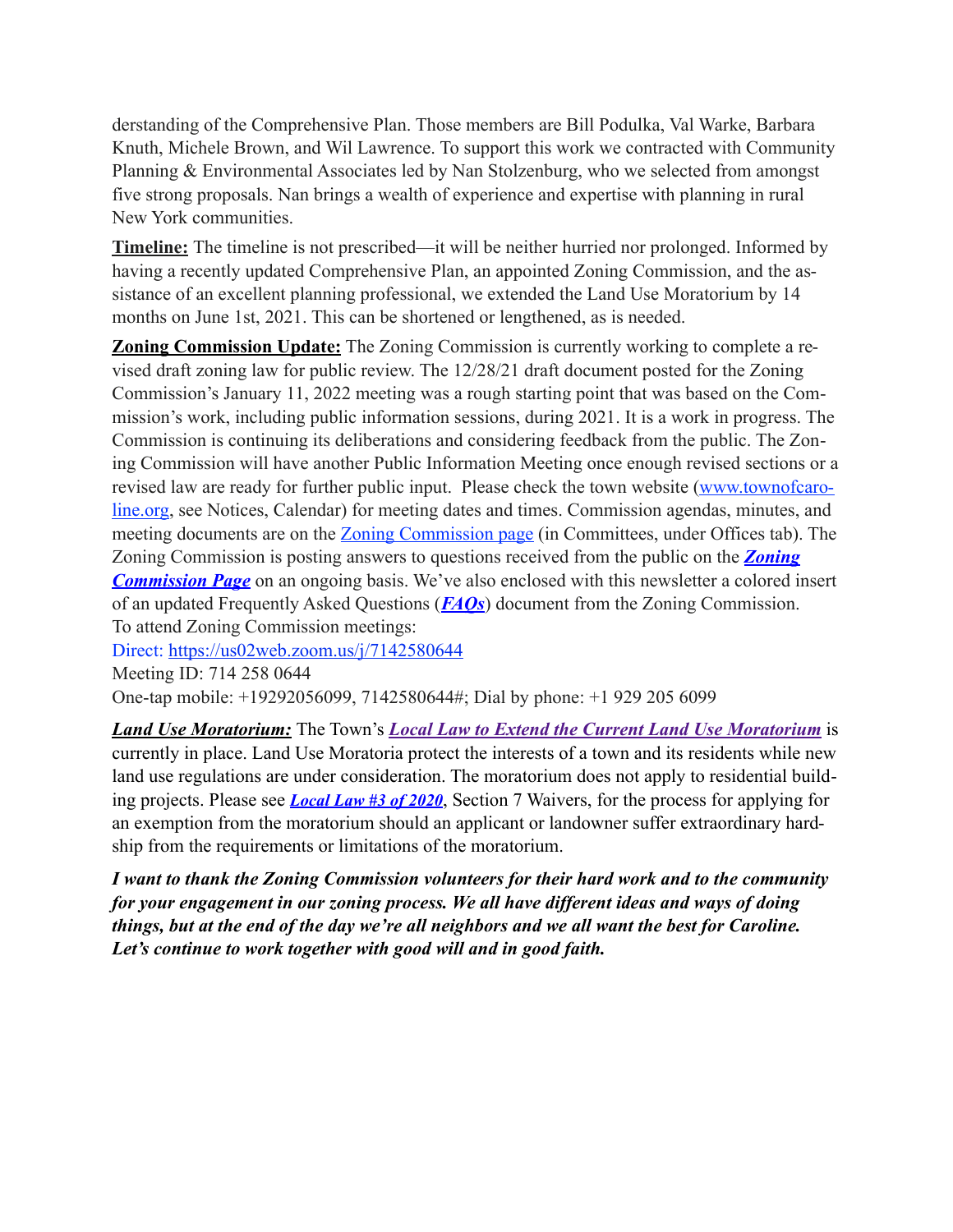### **Frequently Asked Questions about the Town of Caroline Zoning Process**

### **1) What is a Zoning Commission?**

Before adopting zoning for the first time, New York State law requires that the town appoint a "Zoning Commission." The Zoning Commission is a committee separate from the rest of town governance whose sole task is to prepare a draft zoning plan to submit to the Town Board for its consideration. The Zoning Commission recommends to the Town Board the boundaries of proposed zoning districts and appropriate regulations and allowed uses for each district.

### **2) How does the public participate in the planning and review process?**

The public created the outline of the zoning plan through its input on the Comprehensive Plan adopted by the Town in 2021; by law any zoning proposal must be based on a town's Comprehensive Plan. In addition, the public can participate directly in the following ways:

Privilege of the Floor at Zoning Commission meetings*.* Meetings of the Zoning Commission are open to the public and the public is invited to address the Zoning Commission during the beginning of every meeting.

Mail and email. Questions and comments can be submitted at any time either by mail to the Town Clerk (PO Box 136, 2670 Slaterville Road, Slaterville Springs, NY 14881) or via email to the Town Clerk (clerk@townofcaroline.org) or to the Chair of the Zoning Commission ([jeanmcpheeters@gmail.com\)](mailto:jeanmcpheeters@gmail.com).

Public Information Meetings. The Zoning Commission held two information meetings in December and will hold additional meetings to update the Town on its progress on a zoning plan and to gather feedback from Town residents on the proposal as it develops.

Public Hearings. After the Zoning Commission has produced a near-final draft plan, that plan will be submitted to the public for review and comment at a formal, legally-noticed public hearing. The Commission will then make final revisions to the draft zoning plan based on those public comments before sending the proposed plan to the Town Board for their consideration. After the Commission has submitted its proposed plan to the Town Board, at least one additional public hearing will be held by the Town Board before it takes formal action on the plan, which may involve additional revisions and then a vote of the Board about whether to adopt the zoning plan.

### **3) If zoning is passed or amended, will that involve a public referendum?**

No. Adoption by referendum is not allowed under New York State law. The legal process is for the Town Board to vote and adopt zoning as a local law.

### **4) How does zoning affect property value?**

Property value is determined by market conditions. In general, zoning offers stability and predictability and so helps maintain property value. Residents and businesses alike want to make sure that their investment is going to be valuable in the long run. With zoning, local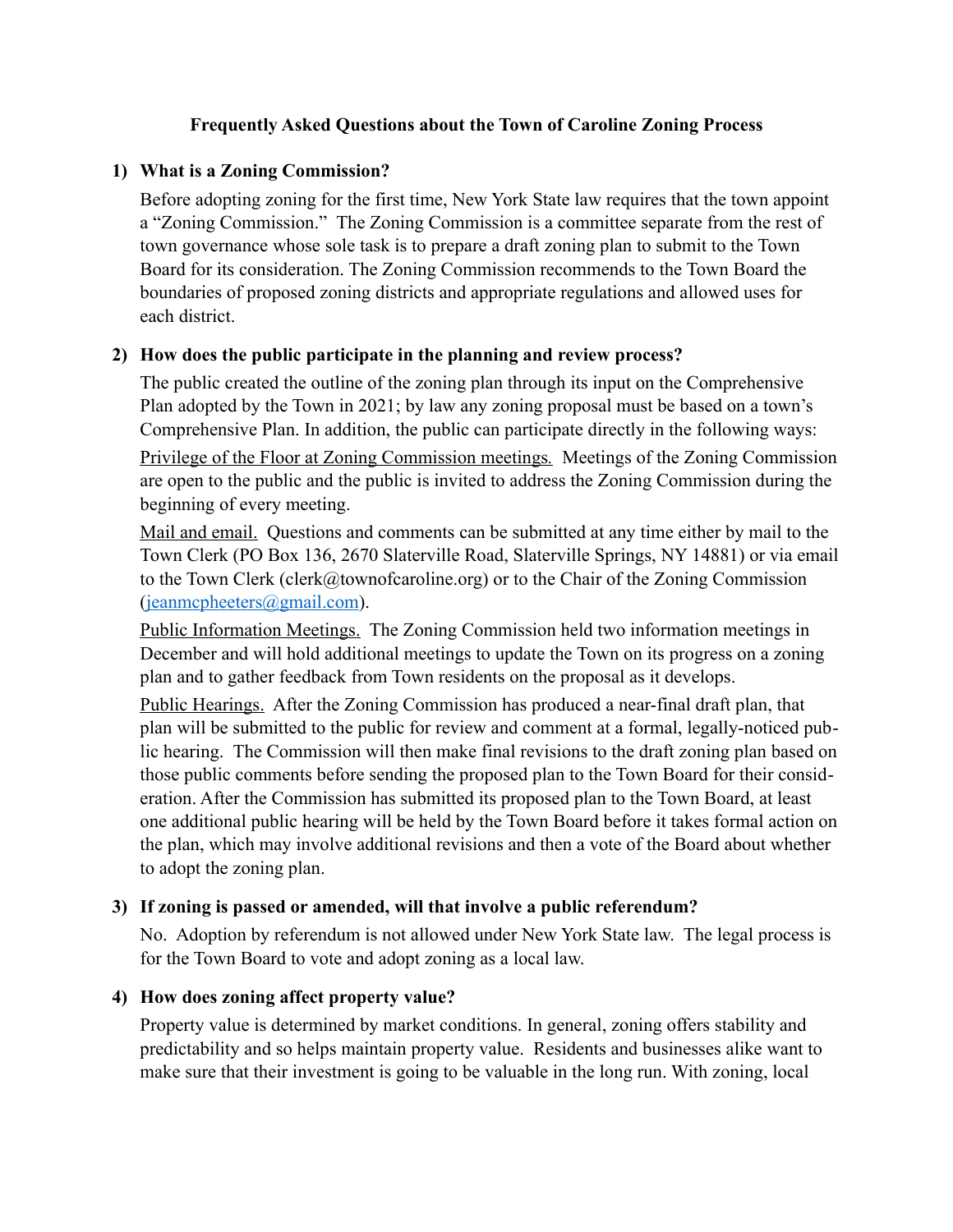property owners are protected from incompatible businesses opening close to them that would decrease the value of their property. In the long term, zoning, if done well, should add value to properties because it will help Caroline remain a quality place to live and establish businesses.

It is important to realize that due to NYS Real Property Tax Law, the Tompkins County Department of Assessment values properties based on the current use (except for properties that are vacant and that have no current use; in that case the properties are assessed based on "highest and best use"). That means that a residential property will not suddenly be assessed higher if it is located in a district that is zoned commercial in the new zoning law because it will still be assessed as a residence. Likewise, a residential property will not suddenly be assessed lower if it is located in a district that does not allow commercial activity because it was already being assessed as a residence, not for any possible commercial value.

#### **5) How would a zoning plan affect my taxes?**

There is likely to be no effect on taxes in the short term. The long-term impacts depend on how markets respond to zoning in the town. The amount of tax you pay is the product of the tax rate and the value of your property. The tax rate is determined by the town budget divided by the value of all the property in Caroline. As noted above, zoning tends to preserve or enhance property value in general, which would mean a stable or reduced tax rate for the town. For a particular property, whether the amount of taxes paid goes up or down will depend on whether markets value that property more or less compared to the average change for all property.

#### **6) Don't we already have laws that regulate land use? Why do we need more?**

Yes, Caroline does require application of the New York State Building Code, has a Subdivision Review Law, and has a Site Plan Review Law now. Zoning, if implemented, would work with the existing laws and would incorporate and reference those laws. However, at present none of the regulations or laws stated above protect residential property owners from having undesirable land uses move in next door to them, nor are they strong tools for protecting the environment, maintaining community character, or only allowing development that is matched with local conditions, which are all goals of the Town's Comprehensive Plan. The strength of zoning is that it allows regulations to be tailored to specific geographic regions within the Town and allows control over what types of businesses are and are not allowed.

### **7) What if I own a property that does not conform with the new zoning district, for example, I own a commercial property in a newly-defined residential zone?**

In general, a nonconforming use can continue in a particular district. A limited amount of remodeling, rebuilding, or expansion will be allowed for such a building; how large that limit should be is an example of the type of specific issues the Zoning Commission is discussing. In some cases, one may be able to apply for a special use permit to add a non-conforming use.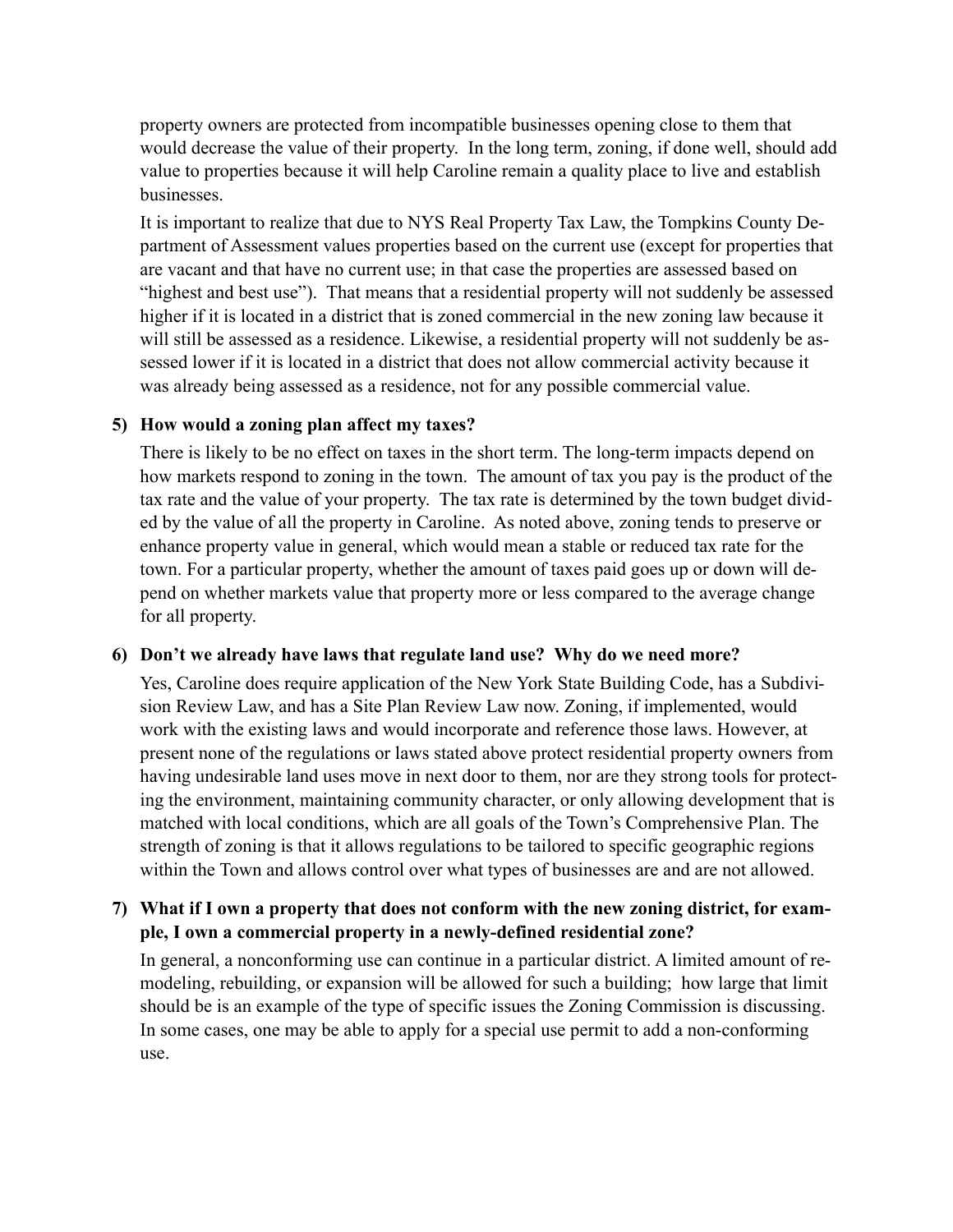### **8) Will there be any restrictions on the size of buildings?**

The Zoning Commission has made no final decisions yet related to building sizes. In general, the draft plan may include maximum square footages for the footprint of a commercial or business building, and those maximums may vary by proposed zoning district within the Town. There are no footprint square footage restrictions currently proposed for single- or two-family residential dwellings. The Zoning Commission will gather public input on questions like this as it works on developing a draft plan that will undergo further public review at public hearings.

### **9) Will this plan have any architectural restrictions?**

There will be no architectural restrictions on residential buildings. Zoning by itself imposes no architectural restrictions; any architectural restrictions for commercial buildings come about through the Site Plan Review Law. As noted above, Caroline already has a Site Plan Review Law and that law has some architectural guidelines for commercial buildings. The Site Plan Review Law will be incorporated into the zoning regulations if zoning is adopted. In 2020 Caroline's Land Use and Economic Development Task Force made recommendations for improving the town's Site Plan Review Law. The recommended revisions include more extensive general architectural requirements for commercial buildings to ensure that these new structures fit into the small-town character of Caroline, as well as updated sign, lighting, and landscaping requirements for commercial structures. The Zoning Commission will gather public input on questions like this as it works on developing a draft plan.

# **10) I've seen on social media that zoning will set standards for what the exterior of my house must look like, what flowers I can plant in my garden, what height I have to cut my lawn, who is allowed to stay overnight in my home, and various other rules that would control private homes. What regulations will be placed on residential buildings and yards?**

Zoning in the Town of Caroline will not impose any restrictions on what your house and yard look like. Currently, new residential construction requires obtaining a building permit from the Code Enforcement Office for reasons of safety and public health (for example, having appropriate well or drinking water source and appropriate septic system), but there will be no zoning-related restrictions on what your house looks like, how you choose to maintain the yard of your home, or who visits you in your home.

## **11) The Comprehensive Plan establishes a goal of preserving our rural character and farmland. How might zoning address the preservation of rural areas and farmland?**

The Zoning Commission has not made any final decisions yet but it is likely that a zoning proposal would address this issue by controlling density of development (how many dwellings or structures are allowed in an area of a certain size) and layout of development (how or where the new structures are placed on the land). The general idea is to allow new growth but to do it in a smart way that is sustainable environmentally and socially. Prime Farmland Soils and other areas identified as important agricultural areas in the town could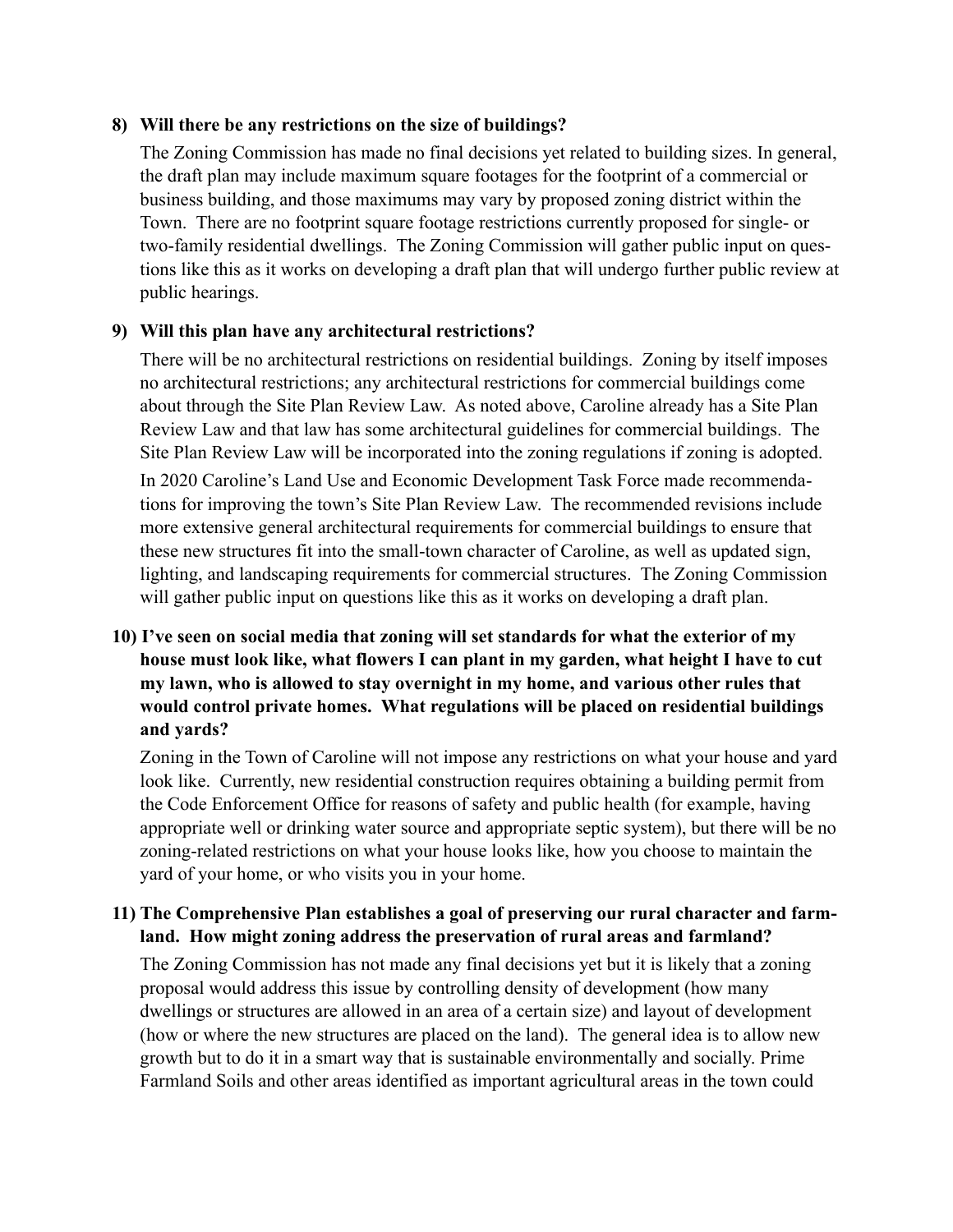also be designated as an overlay district, providing additional protection for these most important agricultural resources.

## **12) I've heard that if I'm subdividing property in the agricultural-rural zone that I will need to sell off at least three acres. Is that correct?**

No, that is not correct. The zoning draft sets no minimum lot size in the agricultural-rural zone; lots of any size can be divided off from a parcel. Note, though, that typically lots must be at least an acre is size in order to meet Tompkins County Health Department requirements for water supply and septic systems. The misunderstanding about minimum lot size comes from a proposed density limit of one dwelling per three acres in the agricultural-rural zone. The density limit does not mean that each subdivided parcel needs to be three acres, just that the average size of the parcels (whatever remains of the original parcel plus whatever lots are subdivided off) must be at least three acres. What this means in practice is that the maximum number of lots that can be created is the original parcel size divided by three. Whether that number should be three or five or some other number to best preserve the rural nature of the agricultural-rural zone is under active discussion by the Zoning Commission.

### **13) What is being done to protect the town water?**

The Comprehensive Plan makes it clear that water protection is an important goal for the town and that will be reflected in any zoning proposal. Though the Zoning Commission has not made any final decisions yet, the principle will be to set the density of development at a level consistent with the ability of the land to sustain that development from a water quantity and quality point of view. Zoning will establish setbacks from wetlands and streams as well to further protect water quality and quantity. An overlay district covering water resources is likely to be used; that overlay may cover just water resources or may be configured to include other environmental resources.

### **14) Where can I put a new business in town?**

As mentioned in other answers, no final decisions on zoning district boundaries or allowed uses within each type of zoning district have been made. The following information is a snapshot of the Zoning Commission's discussion. The Zoning Commission strongly feels that farming, farm-related businesses, and occupations operating out of homes should be allowed in all districts in the Town. Some kinds of home-based occupations may need a special use permit that involves some review by the Town's Review Board and may attach specific conditions to a particular type of use to mitigate possible adverse impacts on neighboring properties. The vast majority of the town will be an "Agriculture and Rural District". The main hamlets of Brooktondale, Slaterville Springs and Speedsville will continue to have a mix of residential and commercial uses. Some other areas of town where there are already concentrations of residences may be designated "residential hamlets"; the Zoning Commission is still discussing what level of commercial activity they would recommend as appropriate for these different areas. Some businesses such as bed and breakfast inns, campgrounds, day care centers, kennels, outdoor recreational businesses, service businesses, and veterinary